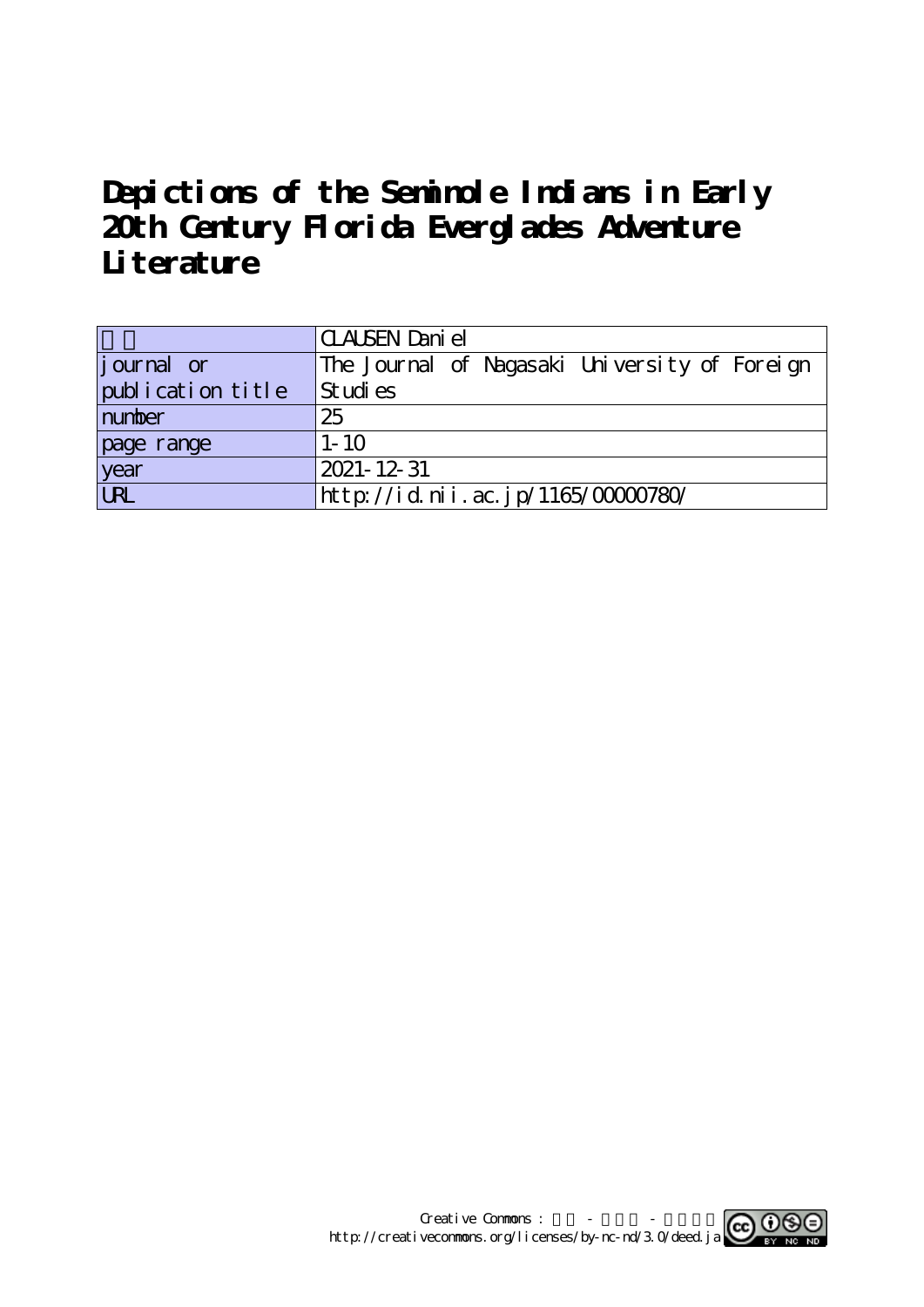*The Journal of Nagasaki University of Foreign Studies No.25 2021*

## Depictions of the Seminole Indians in Early 20<sup>th</sup> Century Florida Everglades Adventure Literature

Daniel CLAUSEN

20世紀初頭のフロリダ・エバーグレーズ冒険文学におけるセミノール・ インディアンの描写

クラウセン ダニエル

長崎外大論叢

第25号 (別冊)

2021年12月 長崎外国語大学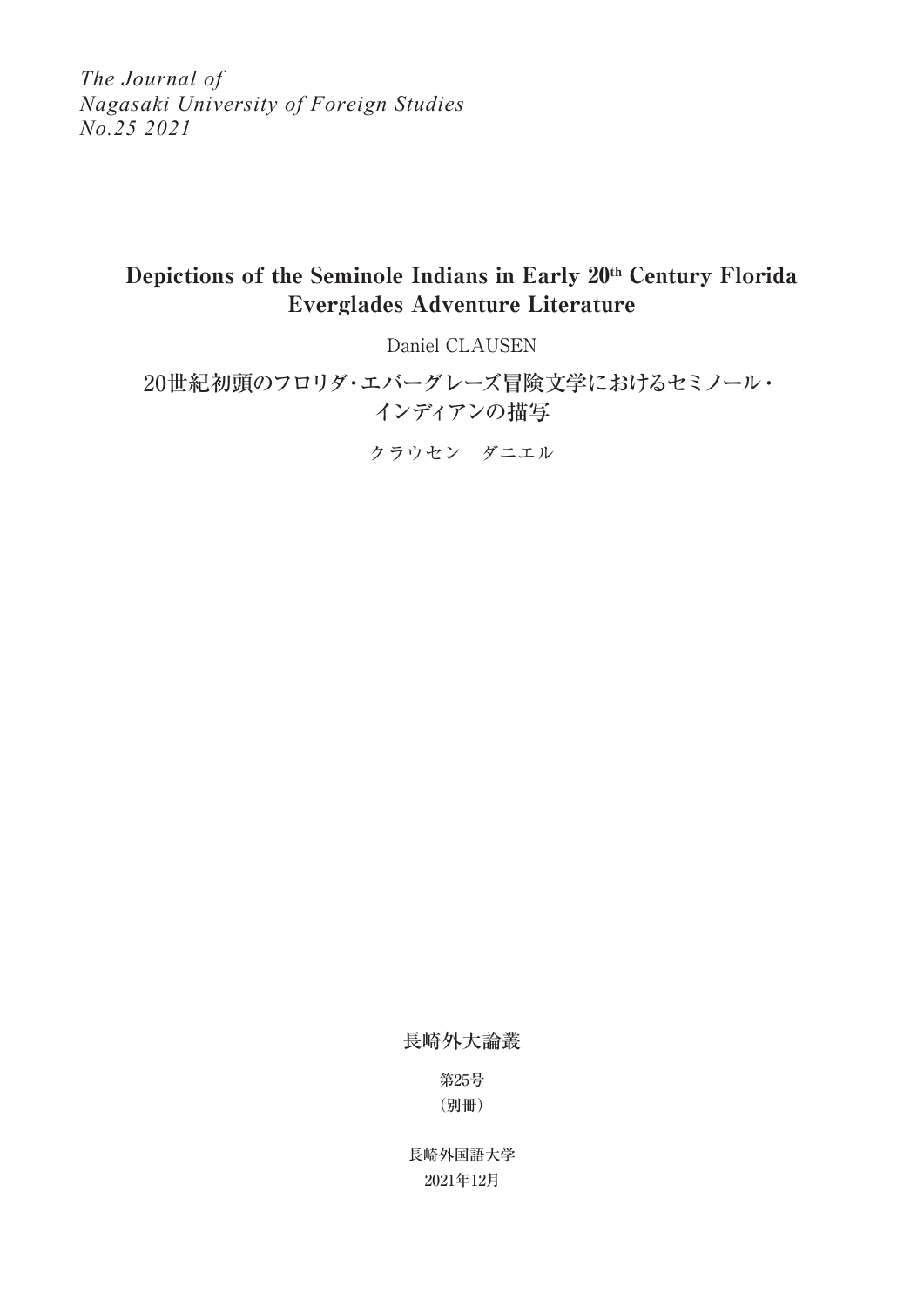### Depictions of the Seminole Indians in Early 20<sup>th</sup> Century Florida Everglades Adventure Literature

Daniel CLAUSEN

20世紀初頭のフロリダ・エバーグレーズ冒険文学におけるセミノール・ インディアンの描写

クラウセン ダニエル

#### 概要 (Abstract / Short Outline)

The Florida Everglades has frequently captured the American imagination as a place of wonder, enchantment, and adventure. However, the Seminole Indians who were its inhabitants for many years have played a more problematic role in the American popular imagination. Through a close analysis of four examples of early 20th-century Everglades adventure literature, I will examine: (1) how descriptions of Seminole Indians used ideas of racial separation as means of promoting cultural superiority; (2) conversely, how similar ideas were used as a means of critiquing dominant American ideals, especially commercial expansionism and white racial superiority; and (3) how narratives offered the possibility for a more egalitarian relationship with Native Americans.

フロリダのエバーグレーズは、驚きと魅惑と冒険に満ちた場所として、アメリカ人の想像力を掻き立ててき た。その一方で、そこに長年居住したセミノール・インディアンの、アメリカの大衆的な想像世界における 位置づけについては、未だに多くの議論が残されている。本稿では、20世紀初頭に書かれた4編のエバーグレー ズ冒険文学を詳細に分析し、セミノール・インディアンの描写は、(1)文化的優位性を強調する手段として、 どのように人種分離の考えを用いたか、(2)逆に、類似した考え方は、支配的なアメリカの理想、とりわけ重 商主義と白人至上主義に対する批判にどのように用いられたか、(3)ネイティブ・アメリカンとのより平等な 関係の可能性をどのように示したか、の3点を検証する。

#### Keywords

Everglades literature; Seminole Indians; depictions of race

#### 1.Introduction: The Varied Portrayals of Seminole Indians in Everglades Literature

The Florida Everglades has long captured the American and especially the Floridian imagination as a place for adventure. Geographically, the Everglades is a tropical wetlands, a slow-moving river that includes mangrove forests, swamps, pinelands, and a rich ecology of plants and wildlife. At its most pristine, the Everglades covered an area of 4,000 square miles. Today it is only half that size.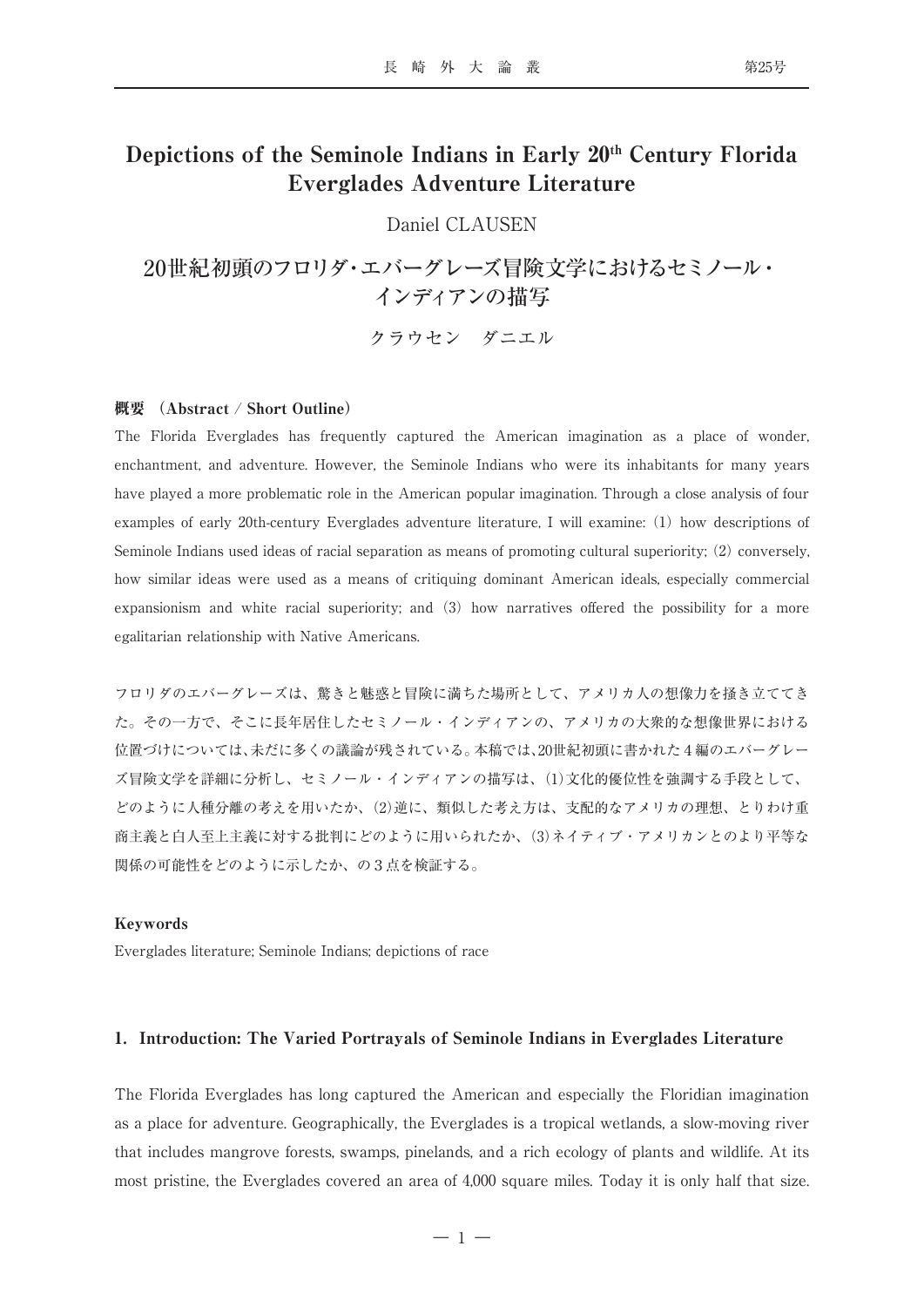Though the Calusa and other tribes were originally the most prominent in the area, the Seminole Wars of the early 19th century forced the Seminoles further south into the Everglades (Behringer and Cooper 9-11). Despite the ecological destruction the Everglades has suffered and the decimation of Seminole Indians' people and culture, representations of the Seminoles and their culture live on in the pages of adventure stories.

Representing Native Americans has never been a simple matter. Portrayals of Native Americans in early  $20<sup>th</sup>$  century American literature carried with them the baggage of earlier contentious relations. Land disputes, wars, and other political conflicts marred U.S. relations with Native Americans, leading to their stigmatization in the popular imagination. Depictions of Native Americans often reflected commonly held values, including promoting positive views of racial hierarchy through the degradation of Native Americans as the "other." Native Americans were frequently stigmatized as "primitive," "savage," and "ancient." These descriptions were often the product of racially deterministic ideas. However, as Sherry Smith writes in her book Reimagining Indians: "such ideas did not constitute the sum total of Anglo-American thought" (Smith 7).

 By the conclusion of the nineteenth century, however, assumptions of Indian inferiority were undergoing serious revision just as doubts about capitalism, competitive individualism, and materialism grew—at least in some camps. Consensus was always a rare phenomenon in American thought, but turn-of-the century contestants over the meaning of Indianness seemed particularly splintered. (Smith 6)

As my examination of portrayals of the Seminoles in Everglades adventure literature will show, early twentieth-century American culture allowed for an eclectic mix of representations of Native Americans.

This essay examines four books written between 1902 and 1933 that I have broadly defined as Everglades adventure literature.

- Bessie Marchant's The Secret of the Everglades: A Story of Adventure in Florida -fictional adventure novel published in 1902.
- Wilmer Ely's The Boy Chums in the Forest or Hunting for Plume Birds in the Florida Everglades -- a juvenile adventure novel published in 1910.
- • Hugh Willoughby's Across the Everglades -- a nonfiction account of the author's canoe trip across the Everglades, published in 1910.
- Bernard Borchardt's *The White Heron* a historical romance novel published in 1933.

Using four examples of Everglades adventure literature, I will identify how various writers used portrayals of Seminole Indians to: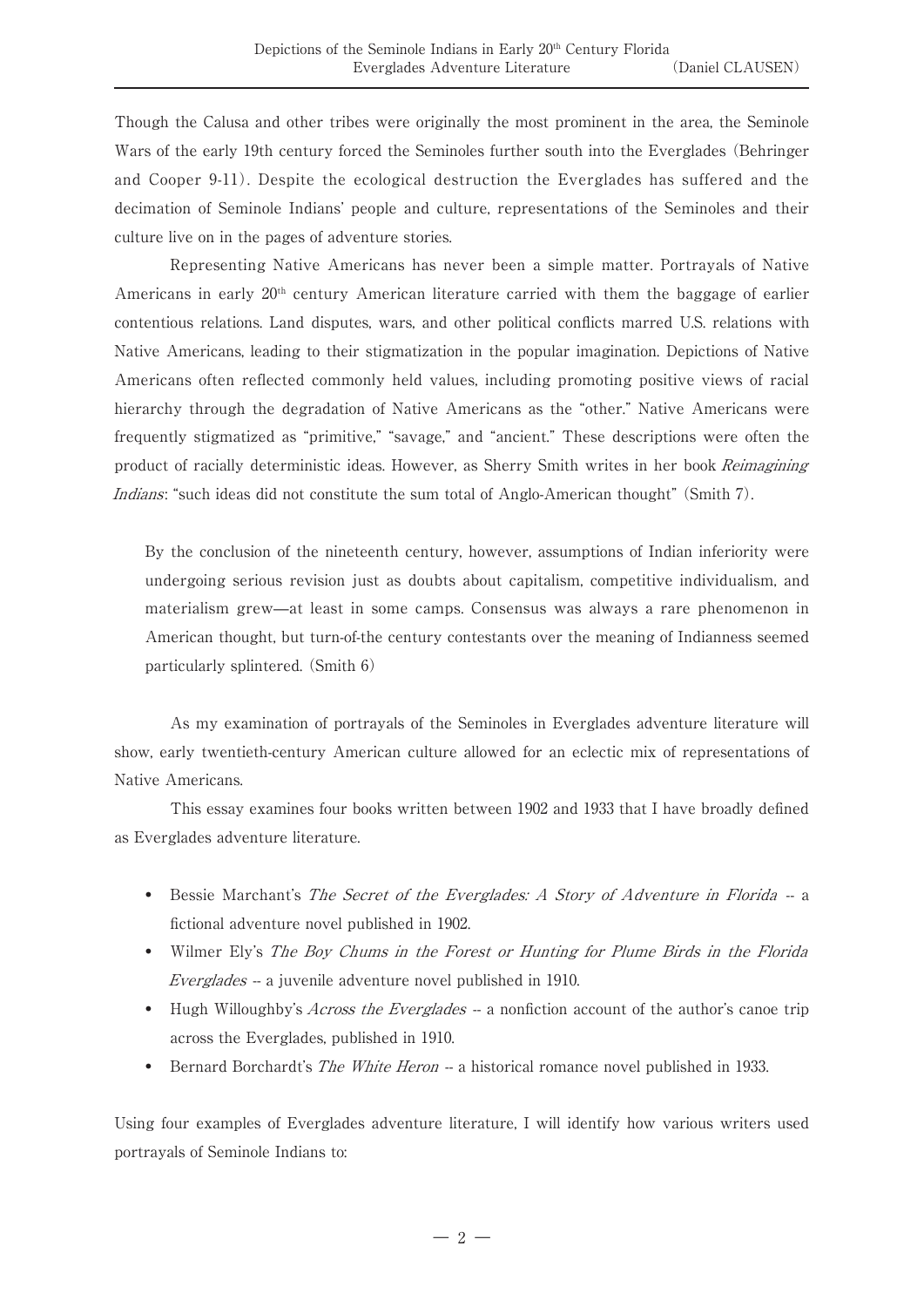- (1) espouse the superiority and industry of white Americans
- (2) critique American commercial expansion, greed, and illusions of racial superiority
- (3) and create a sentimental moral narrative for an egalitarian relationship across racial divides

#### 2.Racial Inferiority and Superiority: Separating Red from Whiteness

A common trope in the depiction of Native Americans is to both separate them from mainstream American society and closely associate them with nature. On the one hand, this narrative strategy could be used to promote Native Americans as an idealized alternative to the American mainstream. On the other hand, this same strategy could be used to promote ideas of white racial and national superiority.

Throughout Everglades adventure literature, Seminole Indians often appear as components of nature. Helen Carr writes about portrayals of Native Americans as natural agents: "in the examples at which I have looked…ideas of the Native American as natural man have much more to do with promoting an elitist bourgeois image than deflating an aristocratic one" (Carr 55).

Bessie Marchant's fictional adventure novel, *The Secret of the Everglades*, is an example of a novel that promotes an "elitist bourgeois image." In one passage of the book, Marchant describes the commercial-minded American's attitude toward the land.

 A certain steady prosperity attended their endeavours [sic]; the egrets and the otter-skins brought back from the Everglades proved valuable articles of commerce, for which there was an unfailing demand, and life, though rough, lacked no essential comforts. (Marchant 18)

To the dynamic American entrepreneur, the Everglades is a gallery of potential commodities. Animal life is rendered dead, then changed into an object suitable for human consumption. The novel suggests that this is the ideal relationship between man and nature. While the Seminole Indians are sustained by a chaotic natural world, Millicent, the novel's main character, is sustained by an "unfailing" living market, whose design provides for all her "essential comforts" (Marchant 18). The relationship between the free market and nature, white and Seminole, is represented as harsh competition.

 But enterprise laughs at obstacles, and grows strong in surmounting them. So that by slow but sure degrees the land of flowers became the home of civilized people, whilst the remnant of the warlike and aggressive Seminoles were forced backward upon their ancient fastnesses, the Everglades, where passing years found their numbers less, and their boasted battle-prowess a vanishing quality. (Marchant 17)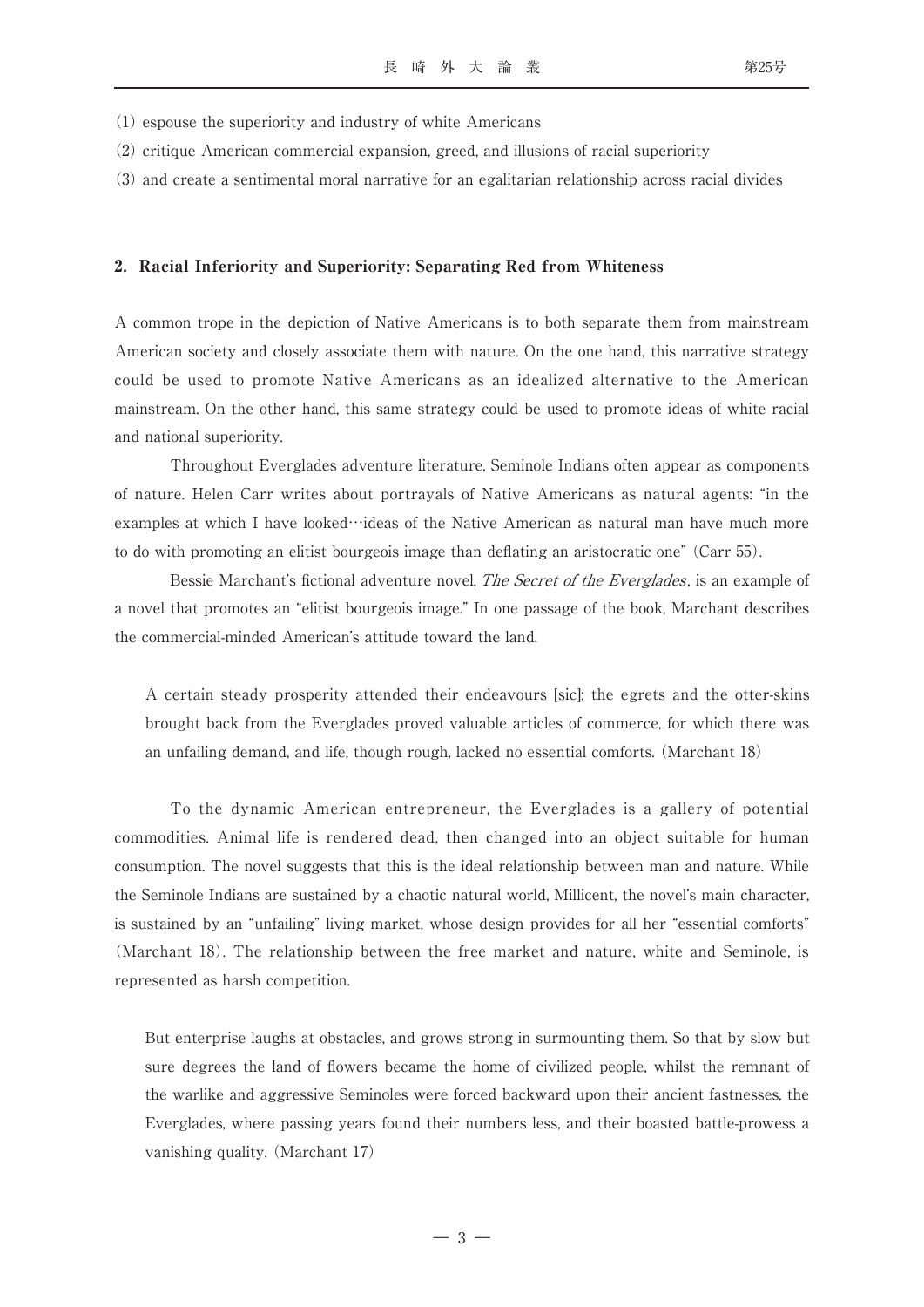In the passage, the Seminoles are grouped with nature as part of the terrain targeted for domination. Although Marchant portrays Native Americans as part of nature, she suggests that

"civilized" people are the proper inhabitants of the "land of flowers" (Marchant 17). The novel implies that the market economy is the best medium for categorizing what qualities of nature have value, which qualities must be shaped to be valuable, and which elements should be exterminated altogether. The Seminole Indians seem to fall into the latter category. This passage quickly glosses over the history of the Seminole Wars and the misfortunes of the Seminole Indians as they were forced to retreat to the Everglades, subsuming this complicated history beneath the relentless course of American progress.

Wilmer M. Ely's *The Boy Chums in the Forest*, in contrast, presents a more ambiguous depiction of the Seminole Indians. The book is a young adult fiction novel that narrates the adventure of a group of children as they venture into the woods to hunt white egrets and blue herons for their plumes. The boys quickly uncover the plot of a band of escaped criminals to rob the Seminole Indians of their valuable plumes. Though the gang of criminals is almost entirely white, a renegade Seminole Indian leads them.

In a crucial scene where Charley, the leading Boy Chum, is trying to explain the history of U.S. and Native American relations, Walter, another boy, interrupts to ask, '"What kind of race are they?"' (Ely 28). Charley answers, '"The finest race of savages I ever saw…tall, splendidly-built, cleanly, honest, and with the manners of gentlemen"' (Ely 28). The Seminoles are portrayed as the "finest race" within the larger category of "savage." The Seminoles, as a distinct "race," are admired for their athletic prowess and physique: "In the bottom lay a magnificent specimen of savage manhood…His body sloped away gracefully to a slim waist and straight, muscular limbs the ideal body, striven for by all athletes" (Ely 107). Though the characters express admiration for the Seminoles, this admiration is limited to physical attributes, their knowledge of the landscape, and their courage.

In one scene, the Indians are surrounded by criminals who are well sheltered from a counterattack by the forest. Charley says, "[The Indians are] heroes…they are as good as dead if they stay, and yet they will not flee" (Ely 102). The group shares a deep admiration for the courage of the Indians; however, this admiration never extends beyond the limits of "savage manhood." This admiration only endorses certain commonly held American values: images of courageous American frontiersmen and healthy laboring male bodies. What these portrayals neglect are positive interpretations of Seminole morality, intellect, and culture.

The book depicts a compassionate relationship between two distinct races. The distinctness of the Seminoles and the Boy Chums is reinforced by the reciprocation of racially segregating language: while the Boy Chums refer to the Seminoles as "redskins," the Seminoles refer to the Boy Chums as the "paleface race." The act of drawing distinctions comes from both parties.

At the end of the book, the Boy Chums help the Seminoles overcome the criminals; nevertheless, the characters cannot move past a vague, generalized bias they have against the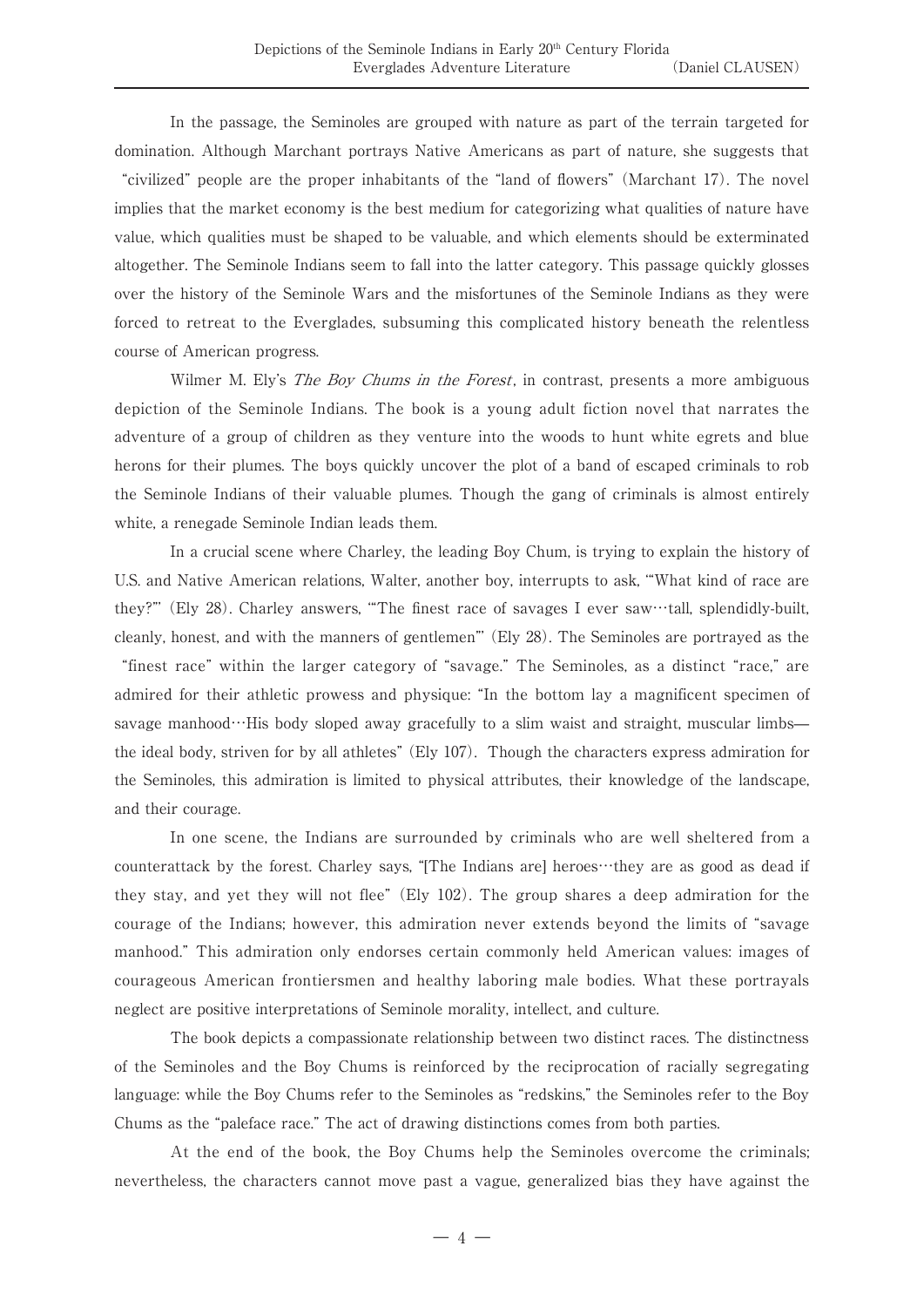Indians. The Captain, the adult figure among the Boy Chums, says at the end of the book, "they are savages still in their loves and hates" (Ely 301). As this is the last word on the Seminole Indians, the book ends with a generic condemnation of the Seminole Indian value system.

Although many narratives used Native Americans as a foil to demonstrate white racial superiority, others used them for critique. In the tradition of books such as Henry David Thoreau's Walden, Hugh L. Willoughby uses his trip through the Everglades, and more specifically his portrayal of the Seminole Indians, as a way of outlining problems with the moral character of the American people, especially "whites." When Willoughby represents relations between the "whites" and the Seminoles, he depicts "whites" as the agents of moral corruption (Willoughby 16).

 The Indians bear witness to the healthfulness of this region. The men have fine, stalwart figures; the women are strong and in many instances beautiful; the children are fat and chubby. They suffer less from the diseases that Indians are apt to have, and are content in their simple wild life so long as the "lying" white man lets them alone in the one little spot which they have hoped might ever be inaccessible to him.

 Over these watery wastes the Seminole still paddles his cypress dug-out canoe, hunts the deer and the otter, and observes the rites and ceremonies of his tribe, unmixed with and uncontaminated by the whites. The occasional visits which he makes to the trading-stations do him no good, as there he finds the "white man's fire-water," which he is tempted to imbibe too freely by those who think themselves of a superior race, but who, in reality, are far inferior to the "untutored Indian" in every moral trait. (Willoughby 16)

Like the *Boy Chums* novel, Willoughby's writing portrays the Seminoles as models of physical beauty; however, in Willoughby's account, the Seminole Indians are also depicted as the moral superiors of the "white" race. White goods and white values are equated with pathogens: an "untutored Indian" is the same as an uncontaminated Indian. The "white man's fire-water" is also the cause of moral impurity. Further, the moral purity of the Seminole Indians is equated with an ecological "healthfulness."

When Willoughby does use the word "savage," it is only through the perspective of exasperated government soldiers: "This was quite a bonanza for the soldiers, as previously the whites, exasperated by their want of success in dealing with these savages, had resorted to many cruelties" (Willoughby 18). Through an account of the history of warfare between the United States and the Seminoles, the Seminoles are portrayed as cunning warriors who, despite their limited numbers, tactically outsmart government troops. The word "savages" is a sarcastic reversal of racial representations: the term no longer makes sense in a context where the supposedly "superior" race has been outsmarted and must resort to "cruelties."

As Helen Carr argues in her book *Inventing the American Primitive*: "Native American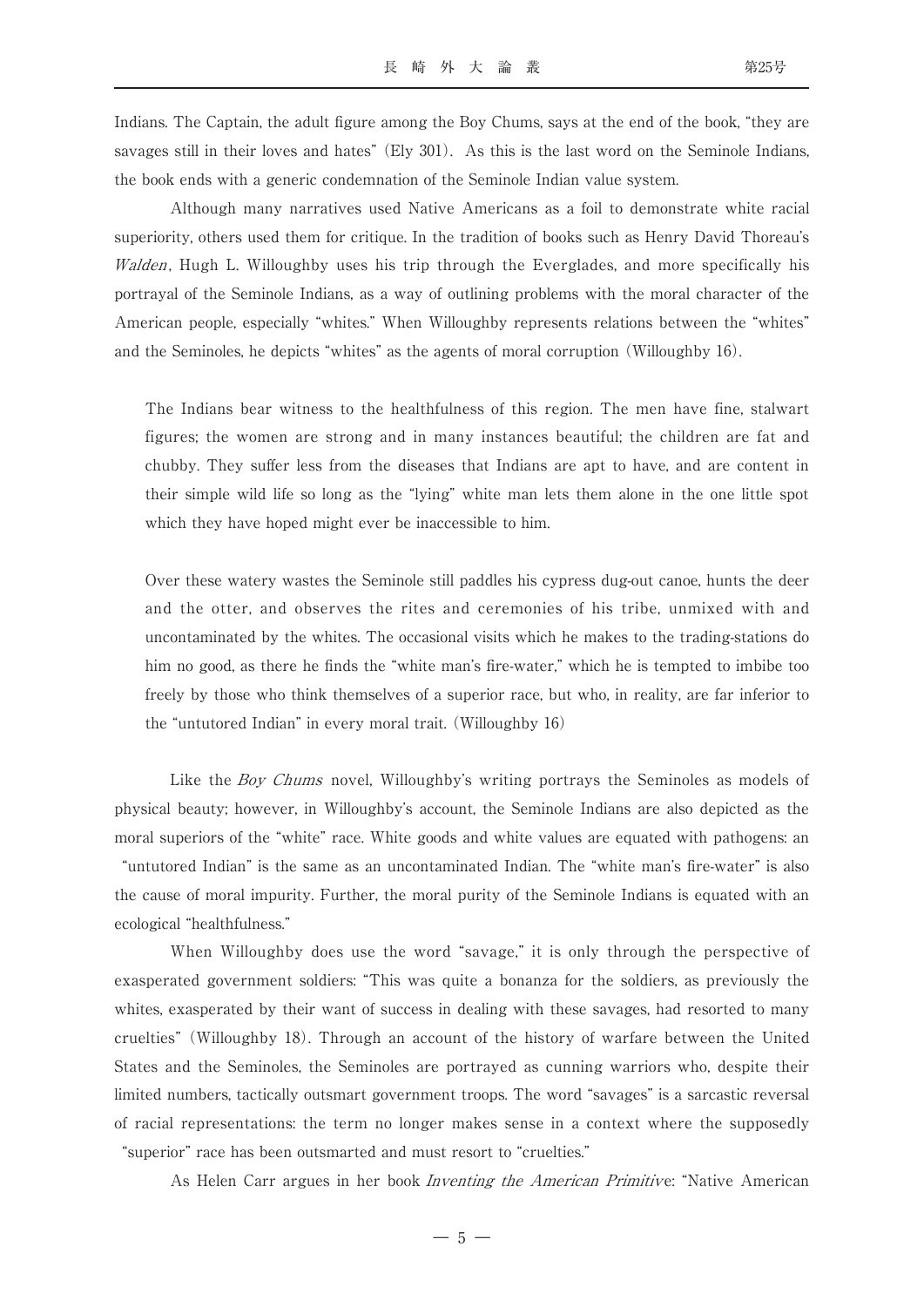society exists as a critique" (Carr 16). If Willoughby's narrative is an exploration of the Seminole society "as a critique," then the two fiction novels, *The Secret of the Everglades* and the *Boy* Chums, are the opposite: a refusal or inability to explore difference in anything other than limited, culturally-bound perspectives. Both novels embody a distinctly American perspective, relying on popular images of Native Americans to provide caricatures instead of complex characters. In the case of the *Boy Chums*, stereotypes are employed of Native Americans as rapacious drunks, possessing backward values. In the case of Secret of the Everglades, Seminoles are represented as dark and sinister, a threatening menace to commercial order. However, as we will soon see, at least one work of fiction from this period dared to imagine a more egalitarian possibility.

### 3.A Tale of Redemption: Foreshadowing the Possibility for an Egalitarian Relationship with Native Americans

The novel White Heron by Bernard F. Borchardt follows a Spanish family through three generations. Each section of the book is set in a different historical period, with a member of the Ortiz family falling in love with a Seminole Indian in each section. Each character plays an important role in their relative historical setting. The narrative outlines Indian/Western relations through the framework of three cross-racial love stories from the first Spanish expeditions to Florida, to the Seminole Wars following the Removal Act, to the Florida Land Boom.

White Heron reverses traditional American ideas of political and social progress through capitalist productivity. In place of conventional stereotypes of Native Americans as "savage," "ancient," or "uncultured," a caricature of colonial greed is substituted. In the book's first story, the Spanish are represented as greed-filled monsters, spouting the phrase "gold! gold! gold!" (Borchardt 11). A benevolent princess, Ulelah, is contrasted with "the sail of the hated white man" (Borchardt 10). The representation of the Indians is singularly that of a pristine race, at one with nature. The opening story of the book, set in the early colonial period, foreshadows a tragic event: the "simple, trusting Indians" (Borchardt 12) will be ravaged by the Spanish monsters who are driven by an insatiable lust for gold.

Again, like the novels previously examined, the Indians are represented as part of the natural landscape. "Like a pleading woman the country laid a soft hand on his arm but the mad man [conquistador] brushed it aside. "Gold! Gold" he snarled, "Give us gold!"' (Borchardt 12). The metaphor of nature as a gentle woman sets the conditions for a tragic rape. In contrast to the pristine victim is the portrayal of the Spaniard as a "mad man." The depiction suggests a state of lost reason—a reversal of the same standard that is often projected on Seminoles through words such as "savage." The implication is that the Spanish are less human, more like animals, and fosters an easy dichotomy: the Seminoles are good  $\prime$  the Spanish are evil. The stage is set for tragedy: fragile nature will fall to the unreasonable "mad man."

The story' s first story details a relationship between the Seminole princess Ulelah and a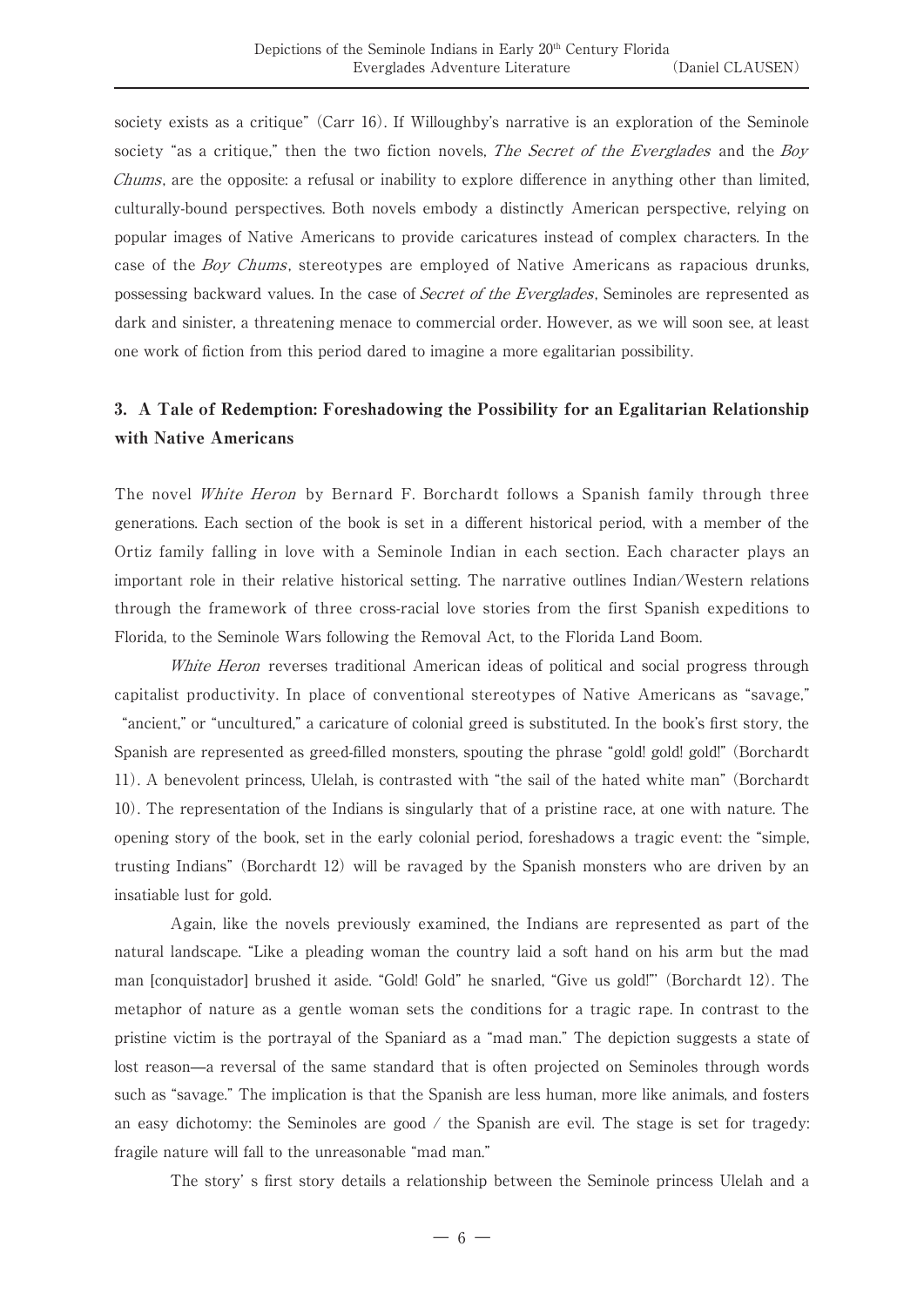captured Spaniard named Juan Ortiz. As the story progresses, the Spanish characters gradually become more humanized. Ulelah saves Ortiz from death at the hands of her father, one of the Seminole Chiefs. Ulelah then helps Juan escape. At the end of the first story, Juan becomes the translator for Hernando De Soto. Because of Ulelah's selfless act, Juan is able to help de Soto establish a temporary peace. The ending is hopeful; and yet, the two lovers are forced to remain in their respective cultures despite their fondness for one another.

The first story's message is ambivalent: the loving relationship and cultural exchange between Ulelah and Juan are what allow the Seminoles and Spanish a measure of peace; nevertheless, in the end, both characters are denied each other's love by their respective cultures. The story is at once tragic and hopeful. An egalitarian ideal is hinted at, but this ideal is marred by social norms that restrict interracial relations.

The second story takes place during the Seminole Wars with the United States government. The main character of this section is Louis Ortison, a descendant of Juan Ortiz (the main character has changed his last name to make it sound more American) and a soldier fighting the Seminole Indians. He and his commanding officer, the Colonel, share an anxious feeling about the war against the Indians and its implications. The Colonel, at a dinner party, says about Indian-American relations:

 "Patronage," he was saying, "the severest strain a dominant people can put on the friendship of a weaker one, is the curse of our expansive Americanism. Yes, Suh, the Indians of Florida have been treated badly, it has to be conceded, Ortison, and to it we add the arrant insult of superiority. Now, on our part, neither Mavis nor I have any difficulty in dealing with the red folks and even finding a basis on which we have built some genuine friendships. One runs across a strain of nobility, reflected in action, poise and speech, that plead eloquently for the deference due from caste to caste. Am I not right?" (Borchardt 69-70)

At the beginning of the passage, the Colonel uses the word "dominant" to characterize the American people in contrast to the "weaker" Seminoles. However, this evaluation is not a moral judgment. The Colonel says later in the passage that along with "expansive Americanism…we [America] add the arrant insult of superiority" (Borchardt 69-70). This suggests that the Colonel does not believe that American civilization or culture is "dominant" in any way other than military power. He then suggests that he is able to connect culturally through a reverence he has for Indian aristocratic practices.

Although the main character shares similar reservations over the war with the Seminoles, Louis Ortison's attitude toward the Indians is fundamentally different from the Colonel's. His attitude toward the Indians is based, at least partially, on a reverence for the Indians and their connection with nature.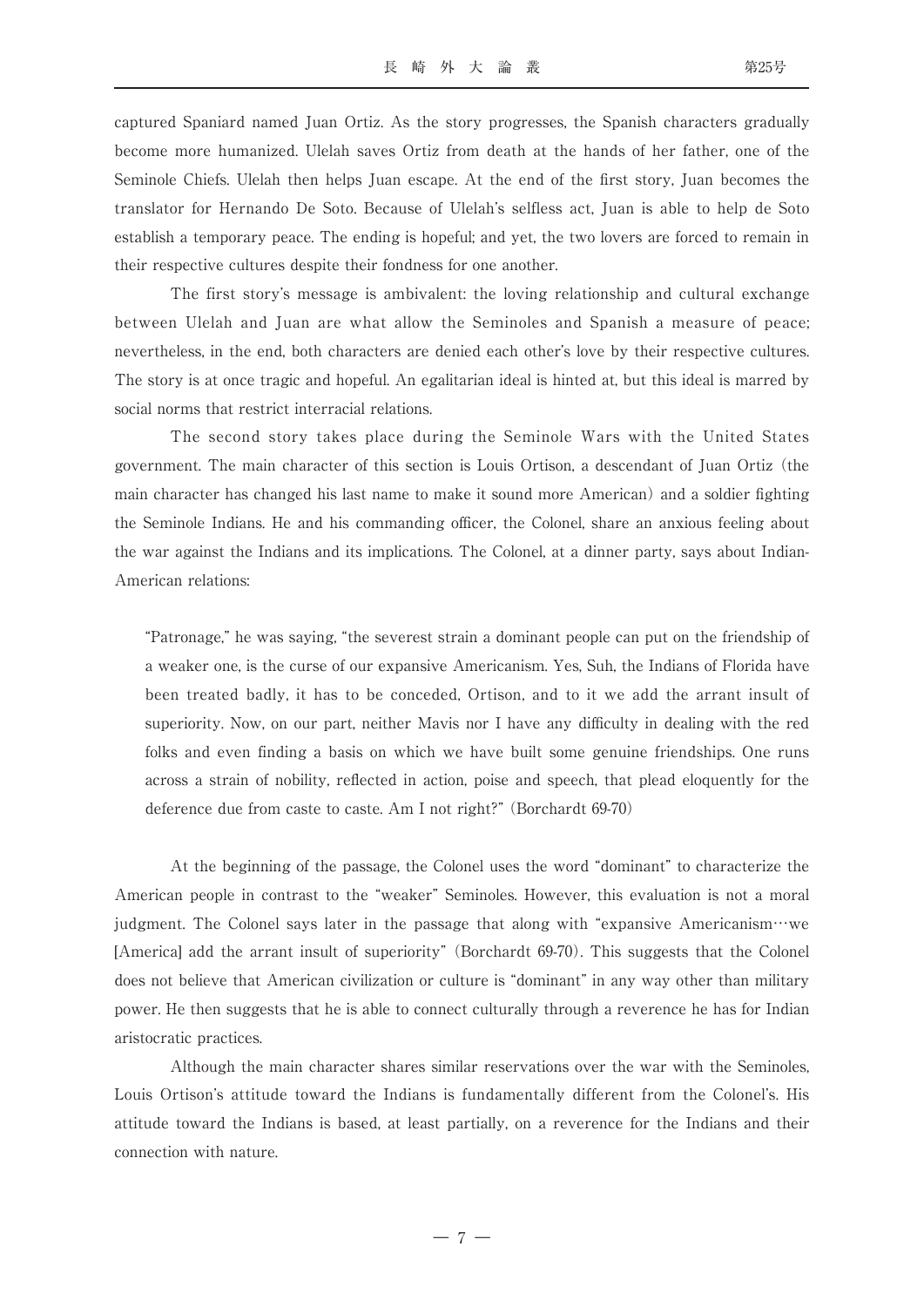More than this, he had tried to think of himself as blood brother to his red friends, such was his intense love of nature and its denizens. To his sorrow he found his soul was not far enough advanced in evolution to dissolve the sense of racial differences which hung as a pall before him. (Borchardt 55-56)

The second story demonstrates a progressive step: Louis attempts to connect to his "red friends" but finds himself not far enough evolved. The word "evolution" suggests that an egalitarian relationship can only be accomplished through a spiritual transformation. When Louis meets the Indian princess Maunee, he trades in "the insignia of an unjust war" for the "leggings and doeskin of an Indian" (Borchardt 80). The transformation implies that the evolution of the soul is a process that can take place through moral bravery. The end of the second story, however, much like the end of the first story, is tragic. Maunee relocates to the west. Louis follows her, only to discover that she has married an Indian man before he arrives.

The third story is set in the Florida land boom of the early twentieth century. The setting suggests an antagonistic relationship between nature and the commercial drive of South Floridians:

"The sun smiled down, certainly with a touch of cynicism in its rays" (Borchardt 85). Capitalism, specifically "speculation," is the source of community in South Florida.

 Everywhere avarice was in the air, the unquenched thirst for gold was burning in the breast of man and woman alike of all walks of life. Business man, artist, student, ascetic, messenger boy, crusty woman of society had all found a common meeting ground—real estate. (Borchardt 85-86)

The Spanish conquistadors' unquenchable hunger for gold from the first story is associated with the greed of modern land speculation in the third. "Real estate" is the "common meeting ground." Market processes are equated with a biological illness: the people are "caught by a fever of speculation" (Borchardt 85).

The third story's main character is Raymond Ortison, a young man who leads a life of leisure, engaging in various mystical practices. Raymond "wrestled with a discontent, a recurrent spiritual malady which he was never able to diagnose" (Borchardt 87). Raymond begs his father to give up the real estate trade so they can go on adventures like they used to. Raymond's father refuses, and then addresses Raymond's "spiritual malady" ; he prescribes the "game," i.e. real estate trade, as a cure for his discontent, along with abstinence from what he calls "mystical and astral trash" and "psychic rot" (Borchardt 90). His mother, for her part, is worried because Raymond is not yet married, or on track to be married. Further, she worries that his choice of a bride might not fit a preconceived standard of who he ought to marry: "she pleaded shrewdly, fearing that her son's democratic tastes might someday bring a bride from outside her 'set"' (Borchardt 92).

Raymond dreams of an Indian girl with whom he is in love. The reader soon discovers that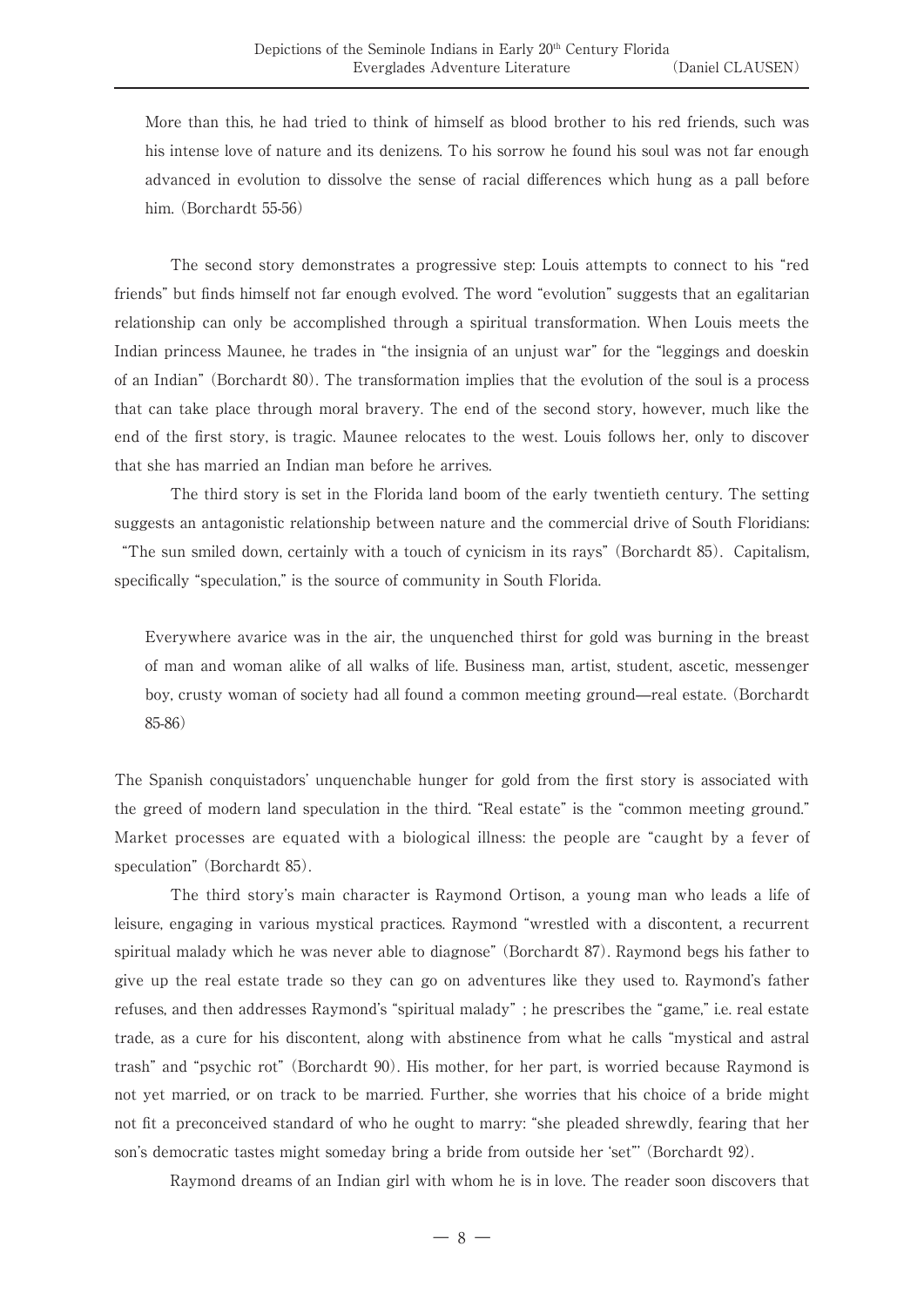the Indian girl is Ulelah, the Indian princess from the book's first story. A white heron appears throughout the book representing Raymond's dream girl. As the book ends, Raymond rushes out into a storm to find the white heron. When Raymond's friends find him, he has the dead body of Ulelah in his arms.

Although the main character ends the book by proclaiming "LOVE IS STRONGER THAN DEATH" (Borchardt 110), the final story ends on an even more pessimistic note than the first. The first story ends with a peace between the Indians and the Spanish. The Indian princess, Ulelah, through her act of kindness to Juan, plants the seed for a possible egalitarian relationship. Regrettably, this original seed is destroyed by the end of the book.

The third story violates the basic structure established in the preceding two. Instead of engaging in a forbidden relationship with a Seminole woman, Raymond finds that his Seminole partner is only the disembodied spirit of a previous love, inhabiting a metaphorical physical shape. When the object of Raymond's love eventually materializes, she is a lifeless corpse. What begins as a hopeful tale of interracial love ends in tragedy.

#### 4.Conclusion: Exploring a Silence

In the various stories and portrayals of Seminole Indians discussed in this paper, I have shown the diverse impulses of American writers at the beginning of the 20th century.

Various writers sought to:

- (1) espouse the superiority and industry of white Americans
- (2) critique American commercial expansion, greed, and illusions of racial superiority
- (3) and create a sentimental moral narrative for an egalitarian relationship across racial divides

Though the four stories examined in this paper do not represent all the depictions of the Seminole tribe, they do reflect the diversity of intents and narrative strategies of American writers from this period.

What these stories do not do, obviously, is express the experience of the Seminole Indians in their own voice. Though narratives written by the Seminole Indians are sparse, they are no doubt worth finding and reading. Certainly, this would be a worthy follow-up project that would add to our understanding of the Everglades, the Seminole Indians, and American literature.

#### References

Behringer, Dianne, and Marianne Cooper. Everglades Educators' Guide at the Florida Museum of Natural History. The Florida Museum of Natural History, 2009, www.floridamuseum.ufl.edu/wp-content/uploads/sites/16/2017/03/Everglades-Educator-

 $-9 -$